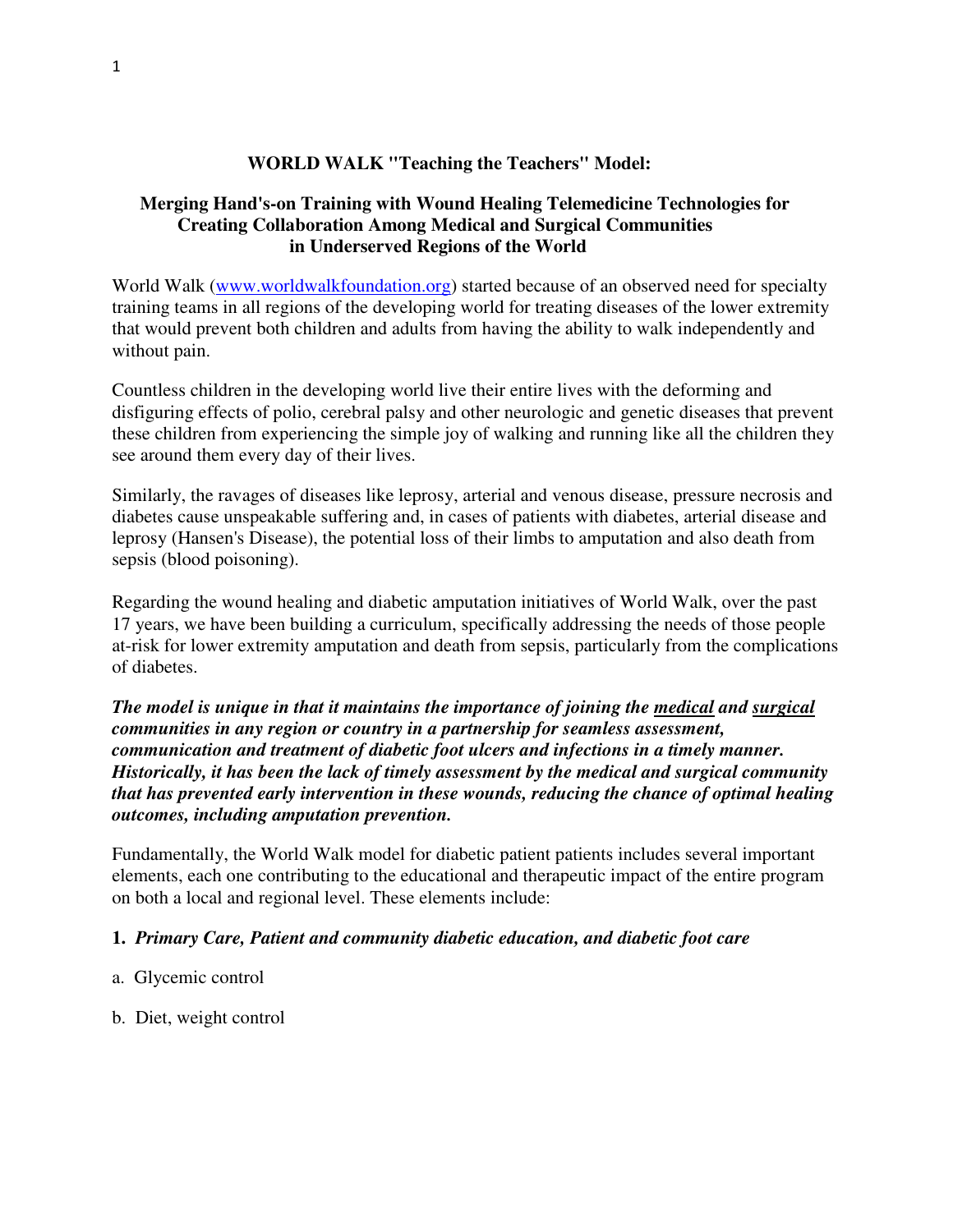- c. Exercise
- d. Smoking cessation
- e. Self-inspection of feet and legs for wounds, drainage or infection
- f. Regular appointments with Primary Care Physician and preventive diabetic foot care provider

#### **2.** *Use of media resources to support patient and community education elements (above)*

- a. TV
- b. Newspapers
- c. Magazines
- d. Radio

## **3.** *Primary Care Physician education for wound diagnosis, healing and amputation prevention (On-site classroom and clinical instruction)*

- a. H&P of the diabetic patient
- b. Wound diagnosis, staging and determination of degree of infection and ischemia
- c. With information from a. and b., above, determine if patient can be treated locally, or if patient needs to be tranferred for surgical care and understand the urgency of that transfer, e.g., if abcess and/or gas gangrene is present **(Central concept for amputation and sepsis prevention).**
- **4.** *Surgical training for wound diagnosis, surgical treatment, including lower extremity reconstruction, with the ultimate outcome being amputation prevention (On-site classroom and clinical instruction)*
- **5.** *Rehabilitation staff training for independent, pain-free ambulation and return of diabetic patients to the community*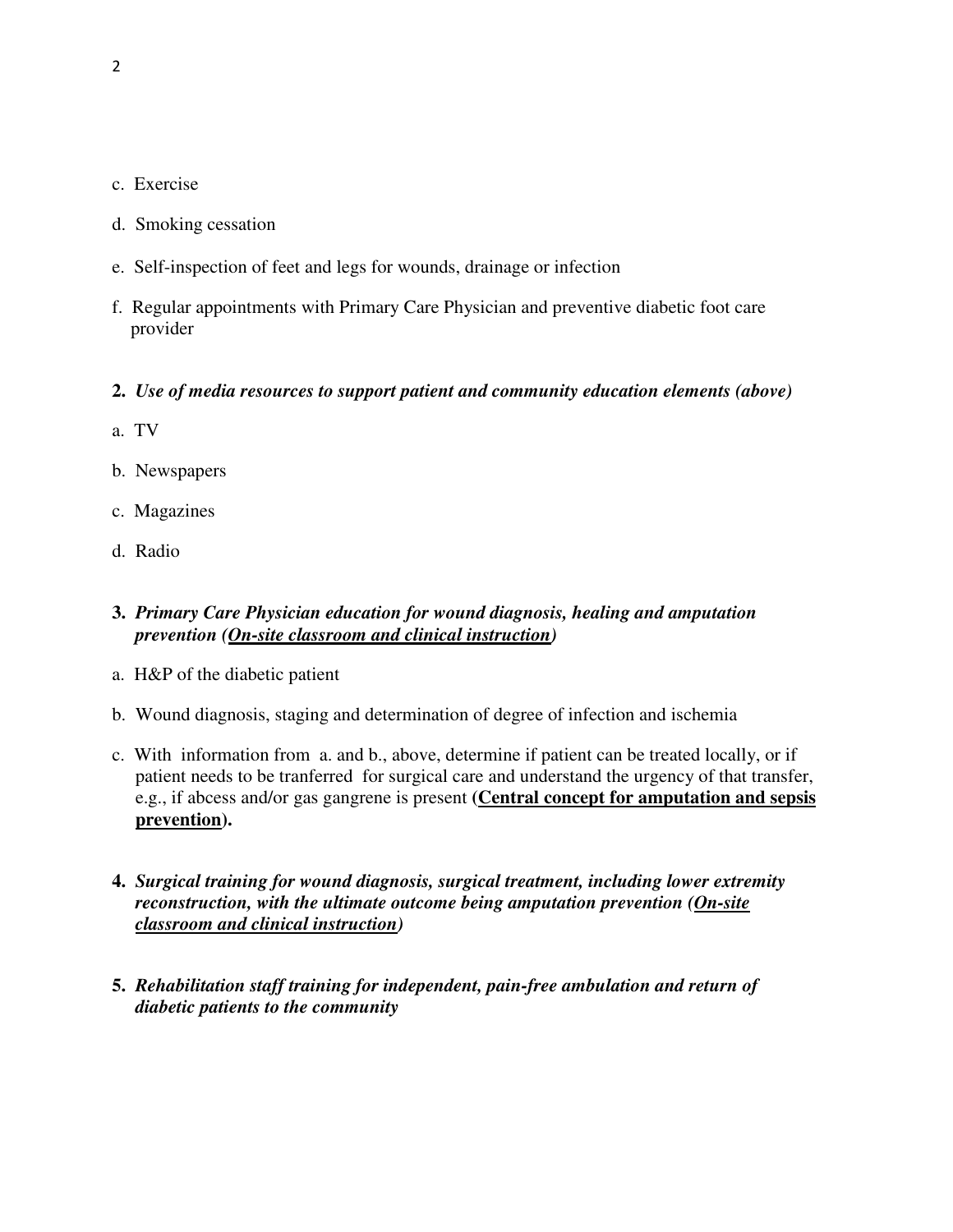#### **6.** *Remote Wound Telemedicine Consultations from International Experts (WoundTool)*

### **7.** *Live Webcasts on all aspects of Primary Care, Surgical Care, Rehabilitation, Patient and Community Education for the Diabetic Patient (with archiving on website)*

This model, recently introduced in Haiti, is actually the result of years of cumulative concepts contributions to World Walk by, and collaboration with, leaders like Karrel Bakker, MD, PhD and Kristien Van Acker, MD, from the IDF, Owen Bernard from the Diabetes Association of Jamaica, Errol Morrison, MD, from the University of the West Indies in Jamaica, Jose Moguel, MD, in Belize, Marcus Castro-Ferreira, MD, in Sao Paolo, Brazil, Rafael Barrios, MD, in Venezuela, David Armstrong, DPM, PhD, from IWGDF and the University of Arizona, , Stephen Rith-Najarian, MD, in the U.S. Indian Health Service, Bal Jog, MD, from the Diabetic Foot Society of India, and Patrick DeHeer, DPM, John Macdonald, MD, Nancy Larco, MD, and Adler Francius, MD, in Haiti. Our model, having been under construction for sixteen years, was literally build on the backs of these giants, without whom, we would not have what we now have to offer to the world.

In addition to the central theme of medical and surgical training and collaboration and the importance of on-going patient and community education (Elements 1, 2, 3, 4, 5 and 7, above), these academic and clinical educational programs may be facilitated by the integration of a wound telemedicine system **(***WoundTool***)** in the model (Element 6, above), being developed to augment not only the clinical efficiency in decision-making among medical and surgical caregivers but also as an educational tool in improving the quality of the wound prevention and care in any country or region.

Through primary care physician training about the diabetic foot, and early awareness of the patient's wound condition, a public health center can facilitate the PCP either knowing the proper treatment for less complex wounds locally, but also allowing the PCP to know when to transfer that patient for surgical care as promptly as is required by the particular condition of the patient and the wound.

*As noted above, the delay in referring appropriate patients for urgent or emergent surgical care has been the historical, universal road block to limb preservation among the diabetic community, anywhere in the world.* We feel that the decision-making regarding appropriate location for continued care, i.e., clinic or hospital for surgical treatment, e.g., incision and drainage of abcess, debridement of osteomyelitis or necrotic and/or infected soft tissue, will be facilitated greatly by the implementation of the *WoundTool* into this wound healing clinical pathway.

We are proposing a Beta Test of the *WoundTool* among a select leadership group of medical and surgical caregiver partners in the countries of Jamaica, Belize, Venezuela, Brazil and Haiti, St. Vincent's, Anguilla and Granada. The test will simply be a submission of diabetic (or other) difficult wound cases that caregivers will submit using the *WoundTool* server, accessible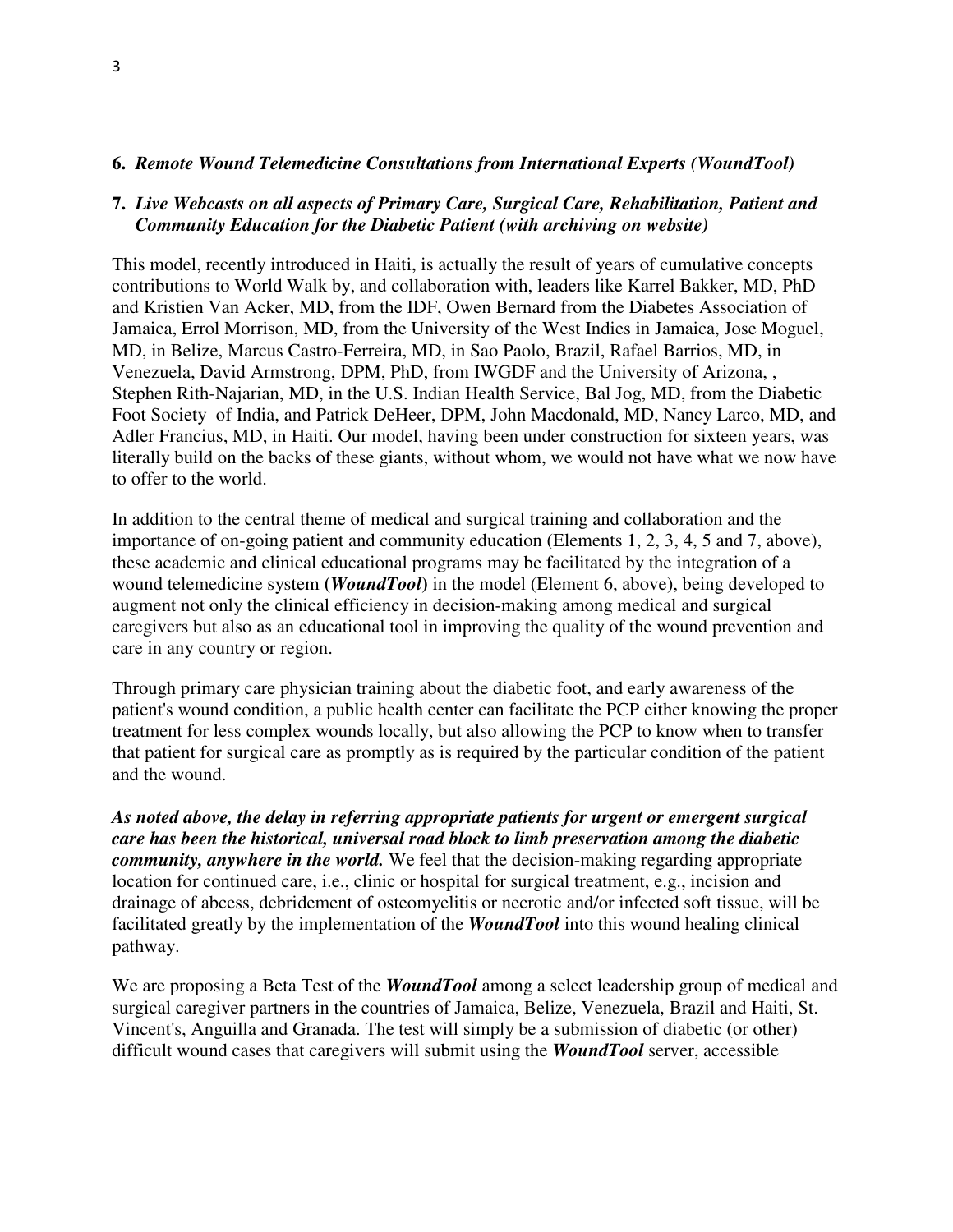through their hand-held device, laptop or desktop. Basic History &Physical Examination information will be requested as part of the submission data set, including results of wound and/or infection evaluation, clinical vascular and neurological (neuropathy) examinations, medications, and recent blood sugars and other significant laboratory and radiographic studies.

After evaluation of this in-coming case history, our networked wound team in the U.S. and other countries will develop an **"e" wound management plan (diagnostics and treatments)** which will be returned to the submitting caregiver(s) at the point of care. In addition, other elements can be added to the "e" management plan such as instructional videos, chosen by the expert to augment the value of that particular management plan to optimize healing outcomes in that case. Each case will be filed through the server system for easy access for reviewing each case history, as well as evaluation of healing outcomes and, evaluation through other analytics, of other parameters such as cost-effectiveness of care and quality of life (QOL).

# *In essence, this network of wound experts, using the WoundTool technology, can participate as international wound mission volunteers without ever leaving their office or home.* All

participants will be able to see all of the submitted cases and can respond to these other case submissions as well. In this way, a dialogue is created among participating wound caregivers with the ultimate goal being to provide advice on individualized care plans based on "best practices." Also, by having the other participants contributing comments about the other cases, they can participate as a "wound team" member in the development of the individual care plan by offering their knowledge and experience with such cases. We would hope that those wound caregivers who participate in submitting cases would consider our expert-network members as equal partners, working together as a team towards the goal of a new standard of global wound prevention, wound healing, and amputation prevention.

The *WoundTool* system may contribute to expanding educational opportunities for improving the standard of wound diagnosis and treatment within the Caribbean and Latin American regions, particularly as it relates to diabetes and amputation prevention. With the wound specialist available by computer, a wound consultation is only an email away facilitated by the *WoundTool* system. The vision is for this system, after being tested in this hemisphere, to be tested in other developing regions of the world.

The software built into the device allows for evaluation of rates of wound healing at 4 weeks, 8 weeks, 12 weeks, and 16 weeks to be able to assess the rate of wound healing relative to a chronicity benchmark **(Chronicity Algorithm).** The internal benchmarks built into the *WoundTool* can then initiate a systematic review of the reasons why the wound is slow to heal and suggest the evidence-based diagnostics and treatment protocols necessary to create a more effective healing trajectory for that particular wound. A gradient of "triggers" has been designed to either instruct the medical and nursing caregiver to proceed with an evidence-based treatment or to direct certain patients with an acute wound for more advanced care in a hospital setting, including medical management of diabetes, debridement, incision and drainage of abcess, IV antibiotics, followed by foot reconstruction including skin grafts and flaps.